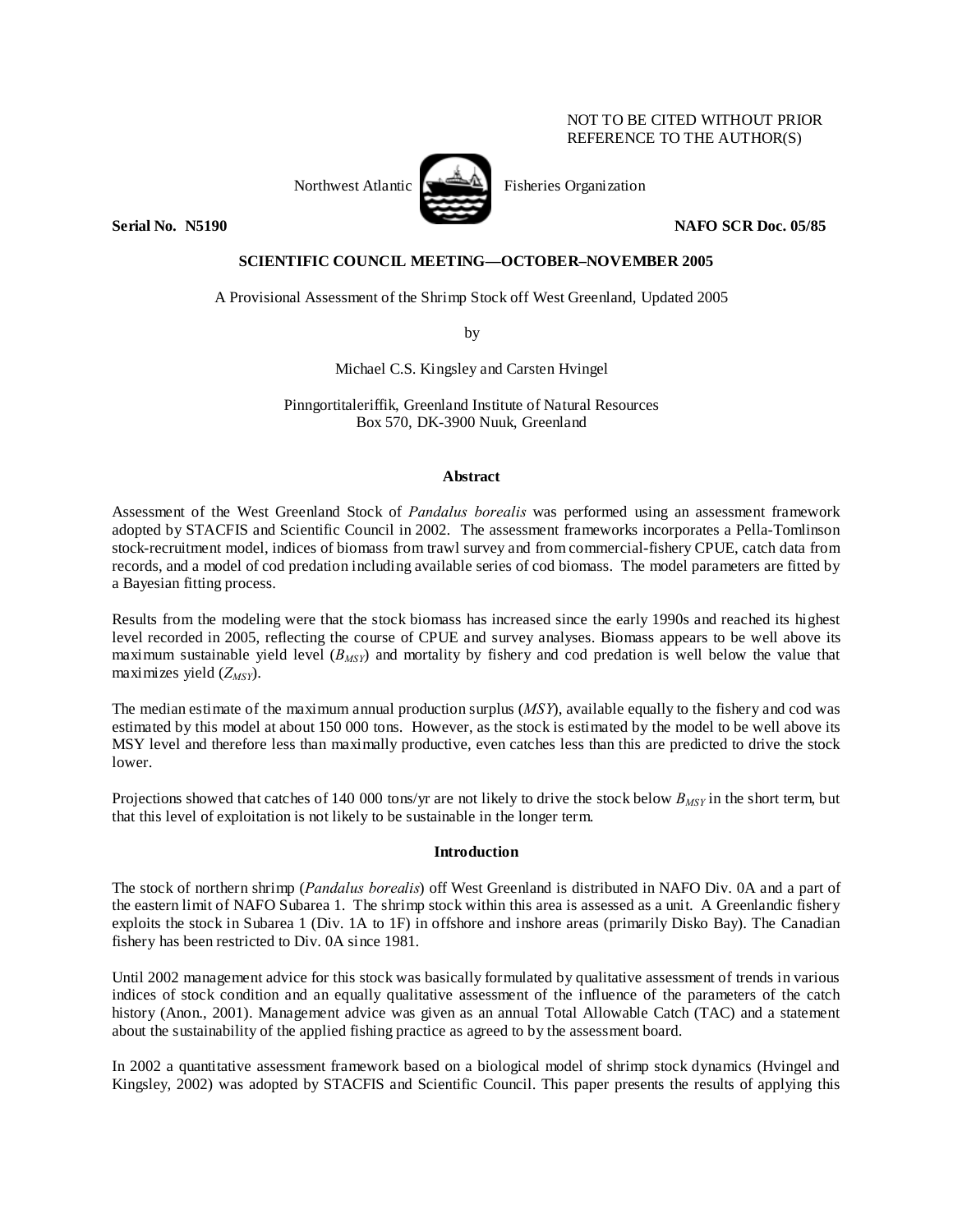model to the updated available data series of shrimp catches and shrimp and cod biomass, to evaluate management options for the West Greenland shrimp stock.

Short-term (1-year) and medium-term (ten-year) projections of stock development were made for three levels of annual catch: 125, 140 and 155 thousand tons under the assumption that the cod stock remains at its current level, and the associated risks of transgressing reference parameters maximum sustainable yield levels of biomass  $(B_{MSP})$ and mortality  $(Z_{MSY})$ , as well as a precautionary limit set at 30% of  $B_{msv}$  were estimated.

Speculation is rife on the possible return of significant cod stocks to West Greenland, since recent increases in apparent biomass, while small in absolute terms, have been large in relative terms. The possible effects of a cod resurgence on the future trajectory of the shrimp stock are therefore of interest, but have not been investigated in detail in this assessment.

### **Estimation of Parameters**

Parameters relevant for the assessment and management of the stock were estimated, based on a stochastic version of a surplus-production model that included an explicit term for predation by cod (*Gadus morhua*). The model was formulated in a state-space framework, and Bayesian methods were used to construct posterior likelihood distributions of the parameters. Model background, formulation, checking, validation and further details are given in Hvingel and Kingsley (2002). In the context of the present assessment, the model behaviour was not checked in great detail.

Absolute biomass estimates had relatively high variances. For management purposes therefore it is desirable to work with biomass on a relative scale in order to cancel out the uncertainty of the "catchability" parameters (the parameters that scale absolute stock size). Biomass, *B*, is thus measured relative to the biomass that yields Maximum Sustainable Yield,  $B_{MSY}$ . The state equation describing the transition of shrimp biomass from one state, *t*, to the next, *t*+1 was:

$$
P_{t+1} = \left( P_t - \left( \frac{C_t + O_t}{B_{MSY}} \right) + \frac{mMSYP_t}{B_{MSY}(m-1)} \left( 1 - \frac{P_t^{m-1}}{m} \right) \right) \cdot \exp(V)
$$

where *MSY* is the annualized value of the instantaneous maximum sustainable yield rate.  $P_t$  is the stock biomass relative to biomass at  $MSY(P_t=B_t/B_{MSY})$  in year *t*.  $C_t$  is the catch taken by the fishery and  $O_t$  is the consumption by cod, in year *t*. m is a shape parameter for the Pella-Tomlinson (1969) stock–recruitment curve: a value of 2 gives the standard logistic, or Schaefer (1954), trajectory. The 'process errors', *v* are normally, independently and identically distributed with mean 0 and variance  $\sigma_v^2$ .

The model synthesized information from input priors (Hvingel and Kingsley 2002) (Fig. 3) and the following data: a 17-year series of a survey biomass indices of shrimp ≥17 mm CL (Wieland *et al*., 2004; Wieland and Bergström 2005); a 29-year series of combined CPUE indices (Kingsley and Hvingel, 2005); a 50 year series of catches by the fishery (Hvingel, 2004; Hvingel and Kingsley, 2002); a 50-year series of a cod biomass estimates (Hvingel and Kingsley, 2002; Storr-Paulsen and Wieland, 2004, 2005); and a short series (4 years) of estimates of the shrimp biomass consumed by cod (Hvingel and Kingsley, 2002) based on stomach analysis (Grunwald, 1998) (Table 1; Fig. 1). The data link functions of the biomass indices were:

$$
CPUE_t = q_c B_{MSY} P_t \exp(\omega) , \text{ for } t \in (1, 2, ..., N - 1), CPUE_N = q_c B_{MSY} P_N \exp(1.5\omega)
$$
  

$$
surv_t = q_s B_{MSY} P_t \exp(\kappa) , \text{ for } t \in (2, 3, ..., N), surv_1 = q_s B_{MSY} P_t \exp(1.5\kappa)
$$

The catch rate ( $\text{CPUE}_t$ ) and survey ( $\text{surv}_t$ ) indices were scaled to "true" biomass by the catchability constants,  $q_c$  and  $q_s$ . The error terms,  $\omega$  and  $\kappa$ , are normally, independently and identically distributed with mean 0 and variance  $\sigma_{\omega}^2$ and  $\sigma_{\kappa}^2$ . The std. error for the final year, N, of the CPUE index was assumed to be 1.5 times the error for the rest of the series, as this data point is an interim one based on partial data for the year (the annual assessment takes place in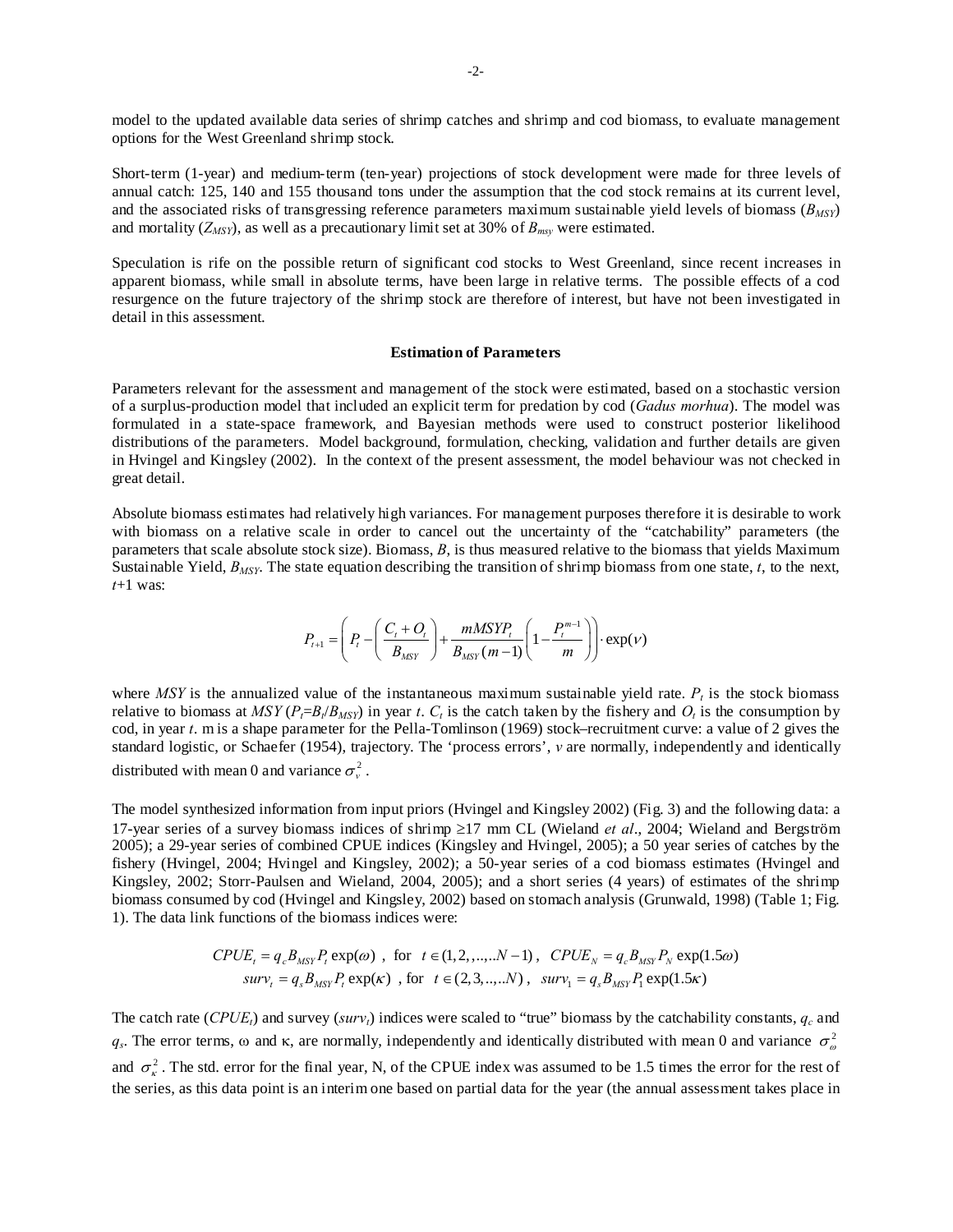November). Likewise the first year of the survey was assigned a 50% larger error than the rest of the series to allow for a learning process.

Estimates of annual consumption rate of shrimp by cod were linked to the equations of shrimp stock dynamics through a Holling type III functional response function (Holling, 1959) and a series of cod biomass:

$$
O_t = cod_t \frac{V_{\text{max}} P_t^2}{P_t^2 + P_{50\%}^2} \exp(\tau)
$$

where  $O_t$  is total consumption in year *t*,  $V_{max}$  is the maximum consumption of prey per predator (kg·kg<sup>-1</sup>) reached at large prey biomass, and  $P_{50\%}$  is the prey biomass index at which the consumption is half of the maximum.  $cod_t$  is biomass of cod in year *t*. The error term,  $\tau$ , is normally, independently and identically distributed with mean 0 and variance  $\sigma^2$ .

The mortality caused by cod predation and fishery,  $Z$ , is scaled to  $Z_{MSY}$  (the combined fishing and predation mortality that yields *MSY*) for the same reasons as relative biomass was used instead of absolute. The equations for generating posteriors of the *Z-ratio* were:

$$
Zratio_{t} = \frac{Z_{t}}{Z_{MSY}} = \frac{-\ln\left(\frac{B_{t} - (C_{t} + O_{t})}{B_{t}}\right)}{\frac{MSY}{B_{MSY}}}
$$

The model was run for 750 000 iterations, of which every 100<sup>th</sup> was retained giving 7 500 available samples. Of these, the first 1 500, corresponding to 150 000 iterations, were discarded as 'burn-in' and of the remainder, every  $3<sup>rd</sup>$  retained for analyses.

It will in this document be appropriate to make comparison with the results obtained in the previous year, as the assessment model is attempting to use the fishery data to draw quantitative conclusions as to the biological parameters underlying the dynamics of the stock and its response to fishing and other predation, and it is to be expected, or at least hoped, that the addition of data at the margin should not make a lot of difference. We note that a complete new file on Canadian catch and effort was received, which made some difference to the standardized 0A CPUE series; however, the Canadian fishery accounts for so small a proportion of the catch, and effort, that changes to the combined standardized CPUE series were mostly small. An exception occurred in 2003, the last year of the 0A series in the 2004 assessment. The 0A CPUE for 2003 was estimated at 2.46 in 2004, and at 1.68 in 2005, and this reduced the combined standardized index for that year from 1.11 to 1.05.

The series of biomass estimates from the annual West Greenland bottom-trawl survey was revised as a consequence of switching from the *Skjervøy 3000* trawl with bobbin ground gear to a Cosmos 2000 with rockhopper ground gear (Wieland 2005), and the revised sequence was used in the updated assessment. The cod biomass series used was also revised to include future values equal to the present estimate (Storr-Paulsen and Wieland 2005).

Otherwise in general differences in data analysis were kept to a minimum: the GLM procedures used to standardize the individual fleet series were changed as little as possible, and the Bayesian fitting routine for combining the CPUEs was merely updated with the revisions to the individual series.

### **Results, Model Performance**

Owing to lack of time in 2005, little investigation of model diagnostics and model performance were carried out, and reference is made to Hvingel (2003). The model produced a reasonable simulation of the observed data series. The probabilities of getting a more extreme observation than the realized ones given in the two data series on stock size (Table 2) showed that the observations of CPUE did not lie in the tails of their posterior distributions. The survey series was generally less well estimated; the 1991, 1997 and 2003 values had relatively large residuals and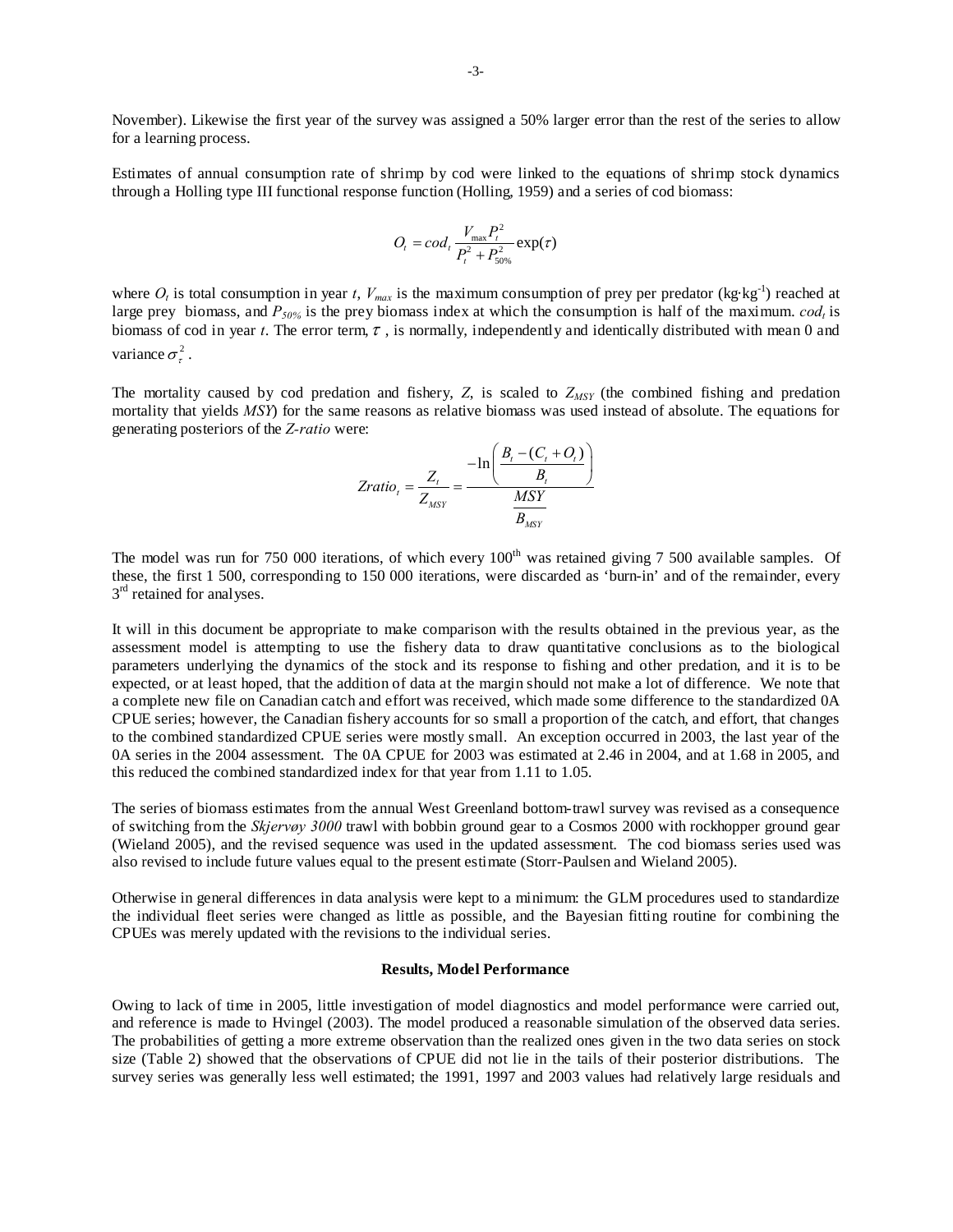small CPOs (Conditional Predictive Ordinate), even though the survey series was estimated to have lower precision than the CPUE series (Table 4).

Some of the parameters showed high linear correlations (Table 3). Notably, the major parameters of stock size and productivity—*K* and *MSY*—were positively correlated. The catchabilities of the CPUE series,  $q_c$  and of the survey series, *qs*, had, of course, very high positive correlation, as they are both fitting the modeled biomass series to observed index series, and they were, equally obviously, both negatively correlated with both *K* and *MSY*. These correlations meant that a large number of iterations were needed to secure a complete representation of the posterior distributions of the parameters.

The median estimate of the MSY was 150 Kt, higher than 128 estimated in 2004; carrying capacity, which was poorly estimated, had a median estimate of 2 500 Kt, nearly double the estimate made in 2004. Survey catchability was estimated at only 0.28, much lower than in 2004. Compared with the results from 2004, the stock is, and has been, larger, but has lower inherent productivity.

The estimated CV of the observed CPUE series, *ω*, had a median of about 8.0% and for the survey series, κ, of about 16.0%—both similar to 2004. The process error, ν, had a median of 10% (Table 4). The parameter that acts as the main determinant of cod predation rate, *P50%* (biomass ratio at which the predator is 50% saturated), was estimated with a median at 2.9, not very different from 2004.

### **Assessment Results**

Estimates of the parameters governing the modelled predation by cod on the shrimp stock changed very little between the 2004 assessment and the 2005 update. The model estimated the yearly consumption of shrimp by cod to be relatively constant between about 30 and 80 000 tons all the way from 1956 to about 1983. The estimated consumption declined after 1960 as a result of a decline in cod abundance at West Greenland, but a short-lived resurgence of the cod stock in the late 1980s caused consumption to increase dramatically—estimated 102 000 t in 1987 and 86 000 t in 1988. The cod disappeared again at the beginning of the 1990s and estimates of consumption went to near zero (Fig. 4). In the most recent years slight increases in cod abundance have been noted in research trawl surveys in West Greenland waters. However, whether this is a beginning of a major return of cod to this ecosystem is still unclear. The present assessment estimates that cod consumed some 4 00 tons of shrimp in 2004, but the median estimate of predation increased to about 32 000 tons in 2005 owing to the increase in the estimated cod biomass.

From the late 1970s to the mid-80s the estimated trajectory of the median estimate of 'biomass-ratio'  $(B_t/B_{MSP})$ plotted against 'mortality-ratio'  $(Z_t/Z_{MSY})$  (Fig. 3) was stable in a region of biomass 1–1.2 times  $B_{MSY}$  and mortality near 0.6 times *ZMSY*. A brief return of high cod stocks in the late 1980s caused a short episode of mortality ratios rising to 1.2–1.4, with a corresponding decrease in the stock biomass. A steep decline in CPUE was noted at this time. After the cod collapsed again the mortality decreased, and the biomass consequently increased after the late 90s. Associated with a slight increase in the cod stock and high catches in 2005, mortality is modelled to have increased; future high catches accompanied by significant predation are forecast to bring biomass ratio down (Fig. 3).

The mortality ratio (*Z*-ratio, which includes mortality by fishing and predation by cod) has been below 1 for most of the time since 1974, except for the period affected by high cod predation in the late 1980s to early 1990s (Fig. 3) Since 1997, annual median *Z*-ratio has been stable at levels estimated at 0.6–0.7, i.e. below the value that maximizes yield. The median estimate for 2005 is 0.74 with a 20% possibility that mortality is higher than it would be if the stock was stationary at the *MSY* level (Fig. 4).

The median estimate of the maximum annual production surplus, available equally to the fishery and to the cod (*MSY*) was estimated at 150 000 tons with upper and lower quartiles at 127 000 and 193 000 tons (Table 3).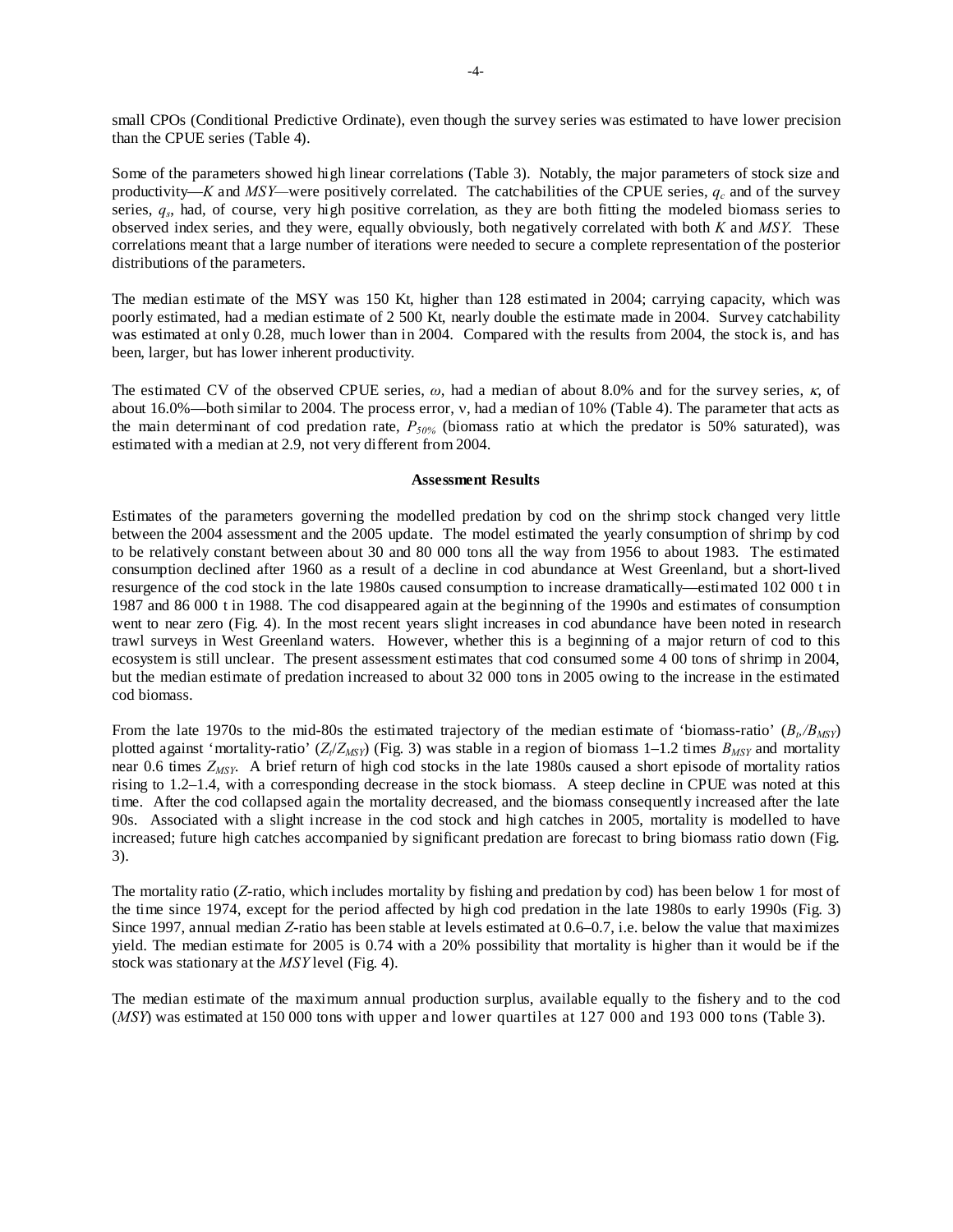Given the high probabilities of the stock being considerably above  $B_{MSY}$ , risk of stock biomass falling below this optimum level within a one-year perspective is low. Risk<sup>1</sup> associated with three optional catch levels for 2006 are as follows:

| Catch option ('000 tons)        | 125       | 140       | 155       |
|---------------------------------|-----------|-----------|-----------|
| Risk of falling below $B_{MSY}$ | 7.9%      | 8.6       | 8.4%      |
| Risk of falling below $B_{lim}$ | $< 0.1\%$ | $< 0.1\%$ | $< 0.1\%$ |
| Risk of exceeding $Z_{MSV}$     | 17.4%     | 26.6%     | 36.3%     |

Predation by cod can be significant (Fig. 2) and have a major impact on shrimp stock size. Currently the cod stock at West Greenland is at a low level, but has recently shown signs of increase. A large cod stock that would significantly increase shrimp mortality could be established in two ways: either by a slowly rebuilding process and/or by immigration of one or two large year-classes from areas around Iceland as seen in the late 1980s.

In the most recent years increases in cod abundance have been registered. Also in the 2004 Greenlandic trawl survey, 1-group cod was seen in weighable quantities for the first time (Storr-Paulsen, pers. comm.), but the results of the autumn survey are needed to scale these findings. Although there are indications of an increasing cod stock, absolute estimates are still an order of magnitude lower than those of the late 1980s and certainly in the 1950s and 1960s (Table 1; Storr-Paulsen and Wieland, 2004; Wieland and Storr-Paulsen, 2004). Indications from surveys in 2005 are that marked increases in the cod stock continue, but that the distribution, with respect to depth, temperature, and region, of the cod that have been encountered raises questions as to their aptitude to encounter and prey on shrimp.

Ten-year projections of stock development were made under the assumption that the cod stock will remain at the most recent estimated abundance, and under assumptions that constants governing the predation mechanism will retain the values estimated from the 30-year data series of the interaction between the two species. Three levels of annual catch were investigated: 125 000, 140 000 and 155 000 tons (Fig. 5, 6 and 7). When associated with a 40 000-ton biomass of cod, all were associated with risks of transgressing precautionary limits of the biomass or mortality that would be realized at MSY level.

The present assessment based on the existing modeling approach indicates a *B<sub>MSY</sub>* less than half of the carrying capacity *K*, but also is estimating large stocks and large carrying capacity. This is probably because the CPUE has continued to increase, even under the recent high catch regime; the survey results are perhaps downweighted because of their past variability, while CPUE gains weight in the model by fitting the assumed stock-dynamic model. Because the modelled present and past stock levels are so high, the estimated cod predation is also high, and predictions may be sensitive to assumptions about the future trajectory of the cod stock.

All the scenarios of future catch that were tested indicated that biomass would decrease: the stock is estimated to be now above its MSY level, on the right-hand limb of the stock-recruitment curve, with low productivity (Fig. 5). The reductions estimated for ten years of catches at 155 Kt entail significant risk of driving the stock below *BMSY* and of causing the mortality to exceed *ZMSY*, but it appears that such catches could be sustained in the short term (Table 5). The risks increase very rapidly with increasing time horizon not only because of the compounding of uncertainties about the parameters of the recruitment process, but also the accumulation of uncertainties about the variability of the process itself.

These predictions have been made assuming that cod stocks stay where they are, and that our confidence in that level remains constant. It would be appropriate to test the effect of a widening uncertainty as to the future trajectory of the cod stock.

 $\overline{a}$ 

<sup>&</sup>lt;sup>1</sup> 'risk' in this document includes all three of uncertainty of knowledge, uncertainty of prediction, and uncertainty of outcome.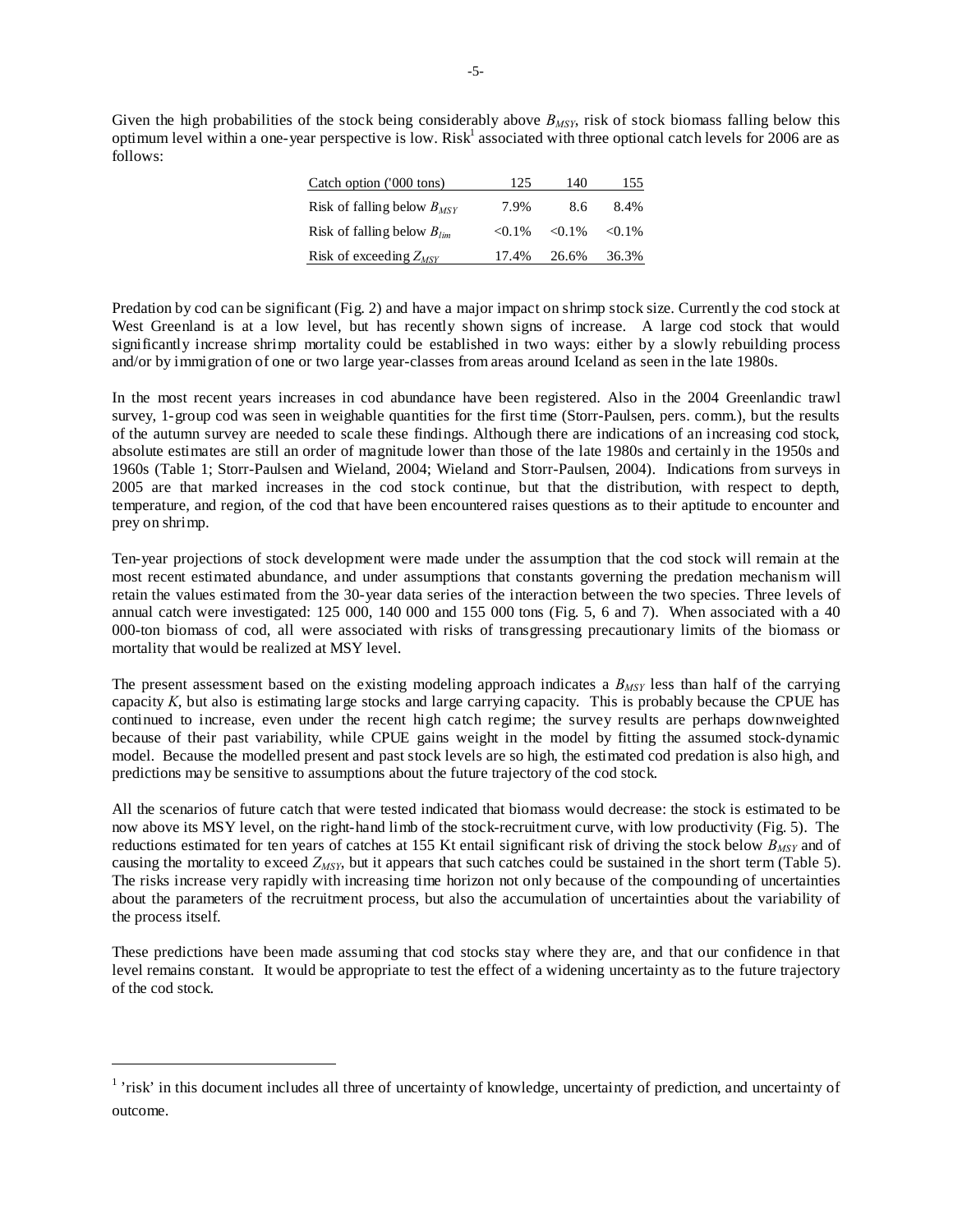### **Precautionary Approach**

The "Precautionary Approach" framework developed by Scientific Council define a limit reference point for fishing mortality,  $F_{lim}$ , as equal to  $F_{MSY}$ . The limit reference point for stock size measured in units of biomass,  $B_{lim}$ , is a spawning stock biomass below which unknown or "low" recruitment is expected. Buffer reference points, *Bbuf* and *F<sub>buf</sub>*, are also requested to provide a safety margin that will ensure a small risk of exceeding the limits.

The limit reference point for mortality in the current assessment framework is  $Z_{MSY}$ , i.e.  $Z$ -ratio=1 and the risk of exceeding this point is given in this assessment.  $B_{lim}$  was set at 30% of  $B_{MSY}$ . The risks of transgressing  $B_{lim}$  under scenarios of different future catches have been estimated

### **Acknowledgements**

I thank Carsten Hvingel, my predecessor in these functions, for having built the Bayesian model and disciplined it into an operational form; furthermore, for patiently explaining to me how to run it. Without his help, the present update, even with its deficiencies, would not have been possible.

#### **References**

Anon. 2002. Scientific Council reports 2001. NAFO, Halifax, Canada.

- Grundwald, E. 1998. Nahrungsökologishe Untersuchungen an Fischbeständen im Seegebiet vor Westgrönland. Ph.D. Dissertation, Christian-Albrechts-Universität, Kiel, Germany. 208 p.
- Holling, C.S. 1959. Some characteristics of simple types of predation and parasitism. *Can. Entomol.*, **91**: 385–398.
- Hvingel, C. 2004. The fishery for northern shrimp (*Pandalus borealis*) off West Greenland, 1970-2004. *NAFO SCR Doc.*, No. 75, Serial No. N5045.
- Hvingel, C. and M.C.S. Kingsley. 2002. A framework for the development of management advice on a shrimp stock using a Bayesian approach. *NAFO SCR Doc.,* 02/158, Serial No. N4787.
- Kingsley, M.C.S. and C. Hvingel. 2005. The Fishery for Northern Shrimp (*Pandalus borealis*) off West Greenland, 1970-2005. *NAFO SCR Doc*. 05/83 Serial No. N5188. 17 pp.
- Pella, J.S. and P.K. Tomlinson. 1969. A generalised stock-production model. *Bull. Inter-Am. Trop. Tuna Comm.*  13: 421–496.
- Schaefer, M.B. 1954. Some aspects of the dynamics of populations important to the management of the commercial marine fisheries. *Bull. Inter-Am. Trop. Tuna Comm.*, **1**: 27–56.
- Storr-Paulsen, M. and K. Wieland. 2004. A preliminary estimate of cod biomass (Gadus morhua)in West Greenland offshore waters (NAFO Subareas 0+1) in 2004. *NAFO SCR Doc.* 04/70, Serial No. N5040.
- Storr-Paulsen, M. and K. Wieland. 2005. A preliminary estimate of cod (*Gadus morhua*) biomass in West Greenland offshore waters (NAFO Subarea 1) in 2005. *NAFO SCR Doc*. 05/73, Serial No. N5178. 8 pp.
- Wieland, K. 2005. Conversion of northern shrimp (*Pandalus borealis*) biomass, recruitment and mean size from previous years (1988-2004) to the new standard trawl used in the Greenland bottom trawl survey at West Greenland in 2005. *NAFO SCR Doc.* 05/75, Serial No. N5180. 6pp.
- Wieland, K. and B. Bergström. 2005. Results of the Greenland Bottom Trawl Survey for Northern Shrimp (*Pandalus borealis*) off West Greenland (NAFO Subarea 1 and Division 0A), 1988–2005. *NAFO SCR Doc.* 05/72, Serial No. N5042.
- Wieland, K. and M. Storr-Paulsen. 2004. A comparison of different time series of Atlantic cod (*Gadus morhua*) biomass at West Greenland and their potential use for the assessment of Northern shrimp (*Pandalus borealis*) in NAFO Subareas 0+1. *NAFO SCR Doc.*, No. 71, Serial No. N5041.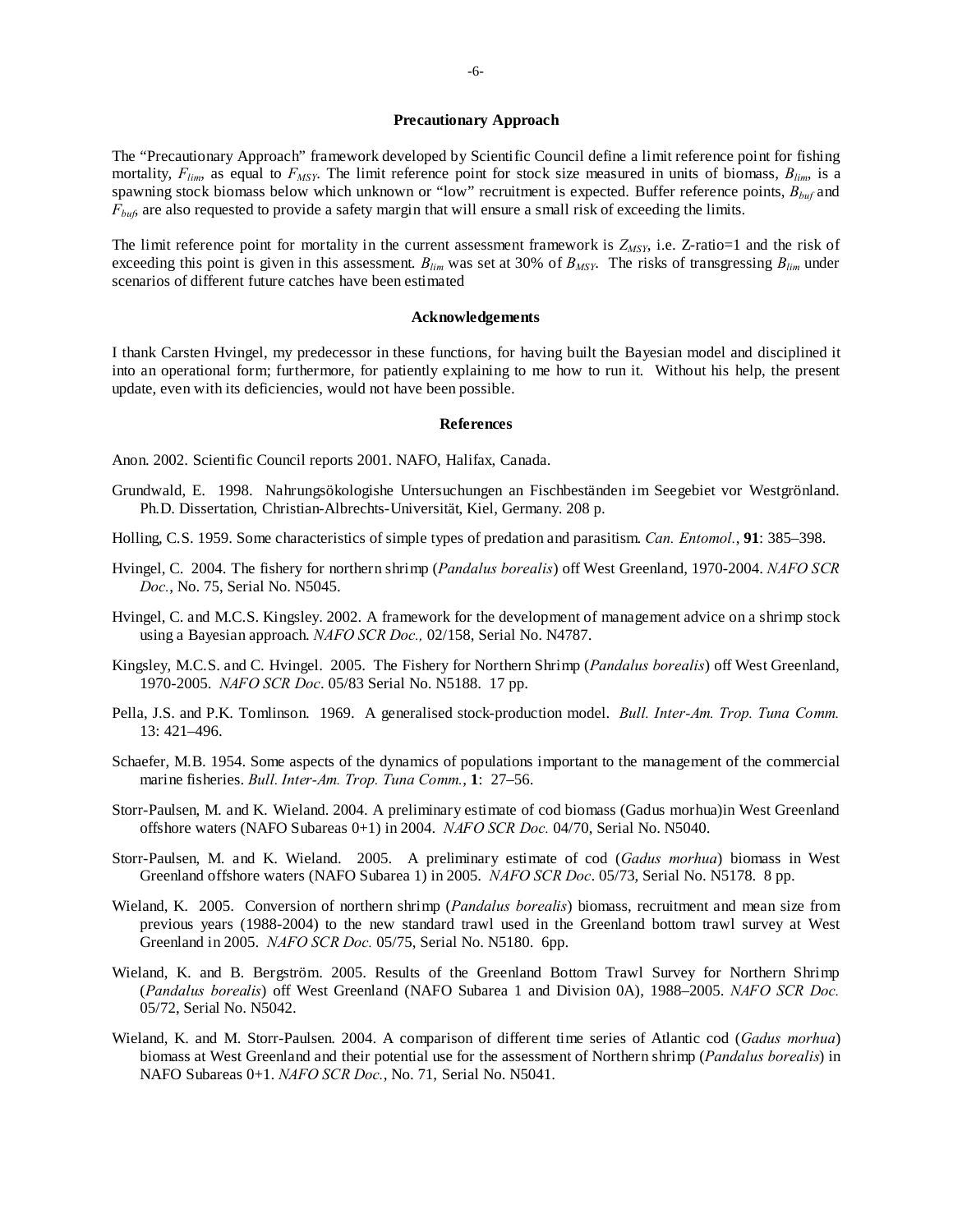| Table 1. | Input data series: catch by the fishery; two indices of shrimp stock biomass—a standardized catch-rate index based |
|----------|--------------------------------------------------------------------------------------------------------------------|
|          | on fishery data (CPUE) and a research-survey-based index; a series of cod biomass estimates (Hyingel and Kingsley, |
|          | 2002; Storr-Paulsen and Wieland, 2004, 2005); a 4-yr series of estimates of shrimp predation by cod (Grünwald,     |
|          | 1998).                                                                                                             |
|          |                                                                                                                    |

|                      |                         | <b>CPUE</b>             | Survey ('000            | Cod biomass        | Predation ('000 |
|----------------------|-------------------------|-------------------------|-------------------------|--------------------|-----------------|
|                      | Catch ('000 t)          | $(1976=1)$              | t)                      | ('000 t)           | t)              |
| 1955                 | 6.1                     |                         |                         | 1729.0             |                 |
| 1956                 | 6.1                     |                         |                         | 1663.0             |                 |
| 1957                 | 6.1                     |                         |                         | 1286.0             |                 |
| 1958                 | 6.1                     |                         |                         | 1333.0             |                 |
| 1959                 | 6.1                     |                         |                         | 1294.0             |                 |
| 1960                 | 6.1                     |                         |                         | 1589.0             |                 |
| 1961                 | 6.1                     |                         |                         | 1592.0             |                 |
| 1962                 | 6.1                     |                         |                         | 1460.0             |                 |
| 1963                 | 6.1                     |                         |                         | 1449.0             |                 |
| 1964                 | 6.1                     |                         |                         | 1457.0             |                 |
| 1965                 | 6.1                     |                         |                         | 1348.0             |                 |
| 1966                 | 6.1                     |                         |                         | 1387.0             |                 |
| 1967                 | 6.1                     |                         |                         | 1242.0             |                 |
| 1968                 | 6.1                     |                         |                         | 878.0              |                 |
| 1969                 | 6.1                     |                         |                         | 536.0              |                 |
| 1970                 | 10.5                    |                         |                         | 393.0              |                 |
| 1971                 | 11.6                    |                         |                         | 335.0              |                 |
| 1972                 | 11.9                    |                         |                         | 228.0              |                 |
| 1973                 | 15.5                    |                         |                         | 137.0              |                 |
| 1974                 | 27.0                    |                         |                         | 86.0               |                 |
| 1975                 | 46.5                    |                         |                         | 63.0               |                 |
| 1976                 | 61.4                    | 1.000                   |                         | 133.0              |                 |
| 1977                 | 51.6                    | 0.899                   |                         | 122.0              |                 |
| 1978                 | 42.3                    | 0.700                   |                         | 120.0              |                 |
| 1979                 | 42.8                    | 0.630                   |                         | 135.0              |                 |
| 1980                 | 55.9                    | 0.767                   |                         | 107.0              |                 |
| 1981                 | 53.8                    | 0.729                   |                         | 104.0              |                 |
| 1982                 | 54.3                    | 0.931                   |                         | 135.1              |                 |
| 1983                 | 56.2                    | 0.811                   |                         | 87.5               |                 |
| 1984                 | 52.8                    | 0.767                   |                         | 52.7               |                 |
| 1985                 | 66.2                    | 0.795                   |                         | 30.6               |                 |
| 1986                 | 76.9                    | 0.860                   |                         | 41.4               |                 |
| 1987                 | 77.9                    | 1.017                   |                         | 231.0              |                 |
| 1988                 | 73.6                    | 0.681                   | 256.3                   | 307.0              |                 |
| 1989                 | 80.7                    | 0.588                   | 240.0                   | 191.6              | 84.8            |
| 1990                 | 84.0                    | 0.570                   | 237.7                   | 57.5               | 8.5             |
| 1991                 | 91.5                    | 0.572                   | 167.7                   | 7.4                | 1.0             |
| 1992                 | 105.5                   | 0.626                   | 223.0                   | 8.4                | 2.3             |
| 1993                 | 91.0                    | 0.606                   | 248.6                   | $0.8\,$            |                 |
| 1994                 | 92.8                    | 0.595                   | 256.3                   | 0.3                |                 |
| 1995                 | 87.4                    | 0.632                   | 210.4                   | 0.1                |                 |
| 1996                 | 84.1                    | 0.638                   | 220.6                   | 0.8                |                 |
| 1997                 | 78.1                    | 0.627                   | 191.9                   | 0.6                |                 |
| 1998                 | 80.5                    | 0.708                   | 280.5                   | 0.3                |                 |
| 1999                 | 92.2                    | 0.757                   | 272.5                   | 0.5                |                 |
| 2000                 | 97.0                    | 0.854                   | 321.9                   | 1.3                |                 |
| 2001                 | 102.8                   | 0.830                   | 322.1                   | 5.8                |                 |
| 2002                 | 135.2                   | 0.977                   | 424.3                   | 10.0               |                 |
|                      |                         |                         |                         |                    |                 |
|                      |                         |                         |                         |                    |                 |
|                      |                         |                         |                         |                    |                 |
| 2003<br>2004<br>2005 | 130.1<br>141.8<br>140.5 | 1.041<br>1.255<br>1.337 | 629.6<br>606.7<br>479.5 | 5.0<br>5.0<br>39.6 |                 |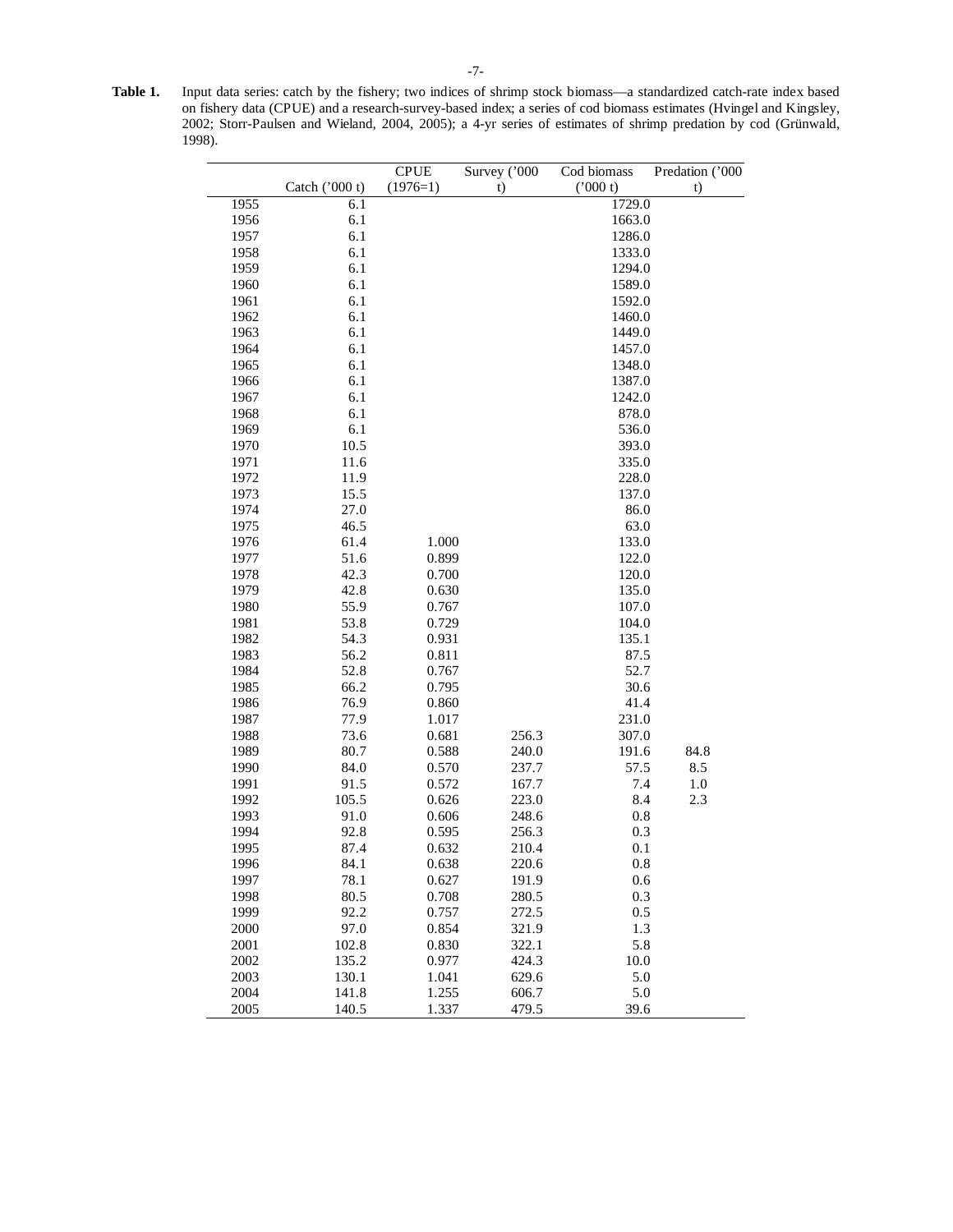|      |              | <b>CPU</b>       |                |              | Survey           |                |  |  |
|------|--------------|------------------|----------------|--------------|------------------|----------------|--|--|
|      | residual (%) | $p$ extr. $(\%)$ | CPO (unscaled) | residual (%) | $p$ extr. $(\%)$ | CPO (unscaled) |  |  |
| 1976 | $-5.7$       | 29               | 1.0            |              |                  |                |  |  |
| 1977 | $-3.7$       | 36               | 2.1            |              |                  |                |  |  |
| 1978 | 3.4          | 34               | 3.5            |              |                  |                |  |  |
| 1979 | 7.1          | 23               | 2.0            |              |                  |                |  |  |
| 1980 | $-2.3$       | 40               | 3.8            |              |                  |                |  |  |
| 1981 | 4.0          | 37               | 3.5            |              |                  |                |  |  |
| 1982 | $-7.0$       | 23               | 1.2            |              |                  |                |  |  |
| 1983 | $-0.5$       | 49               | 3.9            |              |                  |                |  |  |
| 1984 | 2.5          | 39               | 4.1            |              |                  |                |  |  |
| 1985 | 0.9          | 47               | 4.0            |              |                  |                |  |  |
| 1986 | 1.7          | 43               | 3.6            |              |                  |                |  |  |
| 1987 | $-6.3$       | 25               | 0.9            |              |                  |                |  |  |
| 1988 | 2.6          | 40               | 4.3            | 6.3          | 38               | 0.77           |  |  |
| 1989 | 1.0          | 46               | 5.7            | $-3.3$       | 44               | 0.89           |  |  |
| 1990 | $-1.8$       | 42               | 5.9            | $-7.9$       | 33               | 0.78           |  |  |
| 1991 | $-2.0$       | 42               | 5.3            | 29.9         | $\,$ 8 $\,$      | 0.30           |  |  |
| 1992 | $-1.3$       | 46               | 5.4            | 8.0          | 33               | 0.86           |  |  |
| 1993 | 1.1          | 47               | 5.6            | $-4.0$       | 40               | 0.84           |  |  |
| 1994 | 2.8          | 39               | 5.4            | $-7.6$       | 35               | 0.75           |  |  |
| 1995 | $-2.2$       | 41               | 4.9            | 14.1         | 22               | 0.70           |  |  |
| 1996 | $-1.3$       | 47               | 3.1            | 10.3         | 29               | 0.81           |  |  |
| 1997 | 0.0          | 49               | 5.5            | 27.6         | $\,8\,$          | 0.33           |  |  |
| 1998 | $-0.5$       | 48               | 4.9            | $-2.5$       | 45               | 0.77           |  |  |
| 1999 | 0.4          | 50               | 4.5            | 8.2          | 33               | 0.70           |  |  |
| 2000 | $-2.3$       | 39               | 3.7            | 1.0          | 47               | 0.68           |  |  |
| 2001 | 4.6          | 31               | 3.1            | 4.5          | 41               | 0.65           |  |  |
| 2002 | 1.9          | 41               | 3.4            | $-8.9$       | 30               | 0.43           |  |  |
| 2003 | 7.2          | 23               | 1.2            | $-31.2$      | $\overline{c}$   | 0.10           |  |  |
| 2004 | 0.1          | 49               | 2.5            | $-20.4$      | 12               | 0.15           |  |  |
| 2005 | $-6.5$       | 27               | 0.2            | 1.3          | 47               | 0.43           |  |  |

**Table 2.** Model diagnostics: residuals (% of observed value), probability of getting a more extreme observation (p.extr.), conditional predictive ordinate (CPO; unscaled).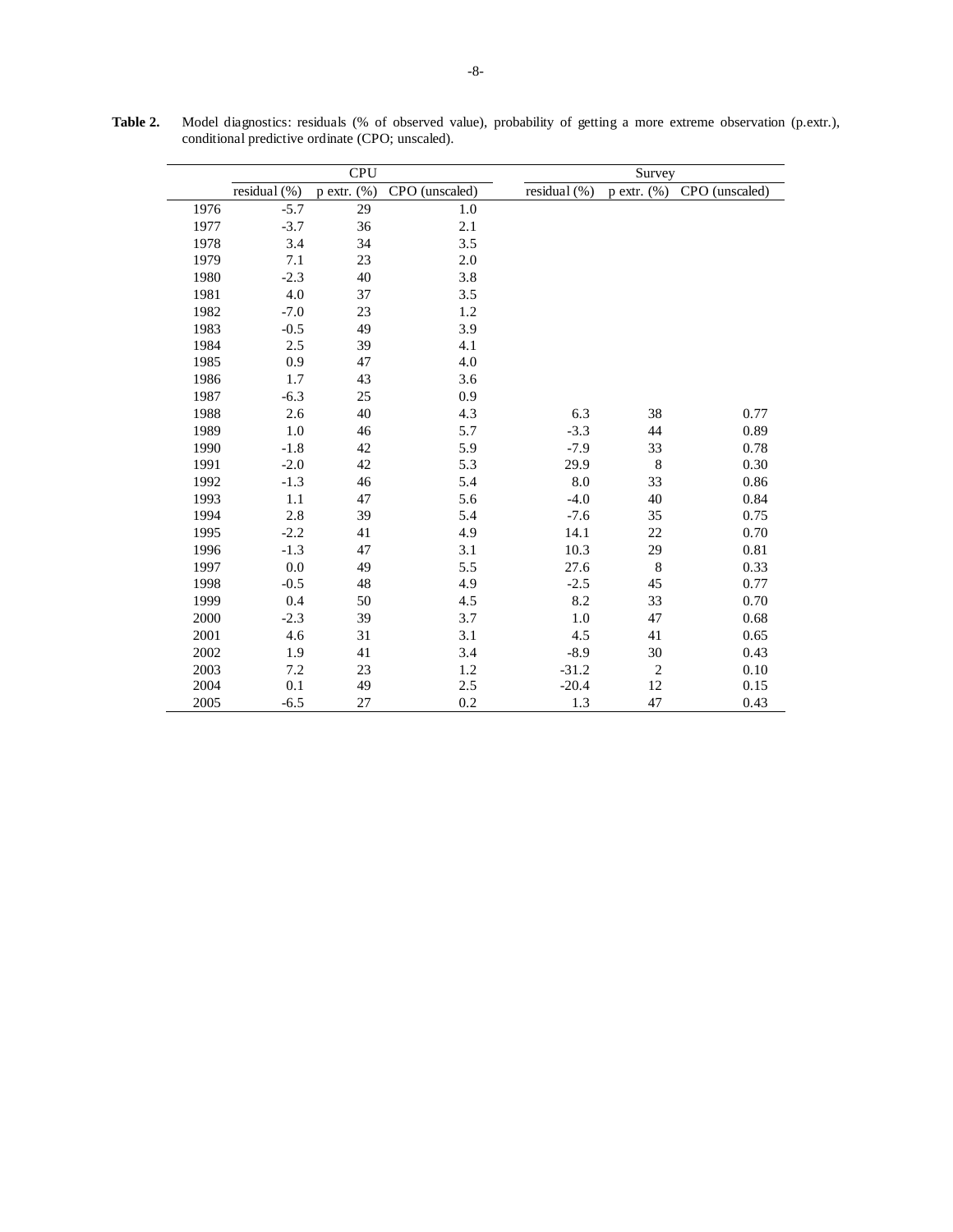|                    | <b>MSY</b> | K | $q_s$   | $q_c$   |         | $B_{MSY}$ /K | $P_{50\%}$ |         | $O_{max}$ | $\omega$ | к | v       | τ       |      |
|--------------------|------------|---|---------|---------|---------|--------------|------------|---------|-----------|----------|---|---------|---------|------|
| K                  | 0.65       |   |         |         |         |              |            |         |           |          |   |         |         |      |
| $q_s$              | $-0.72$    |   | $-0.79$ |         |         |              |            |         |           |          |   |         |         |      |
| $q_c$              | $-0.72$    |   | $-0.80$ | 0.99    |         |              |            |         |           |          |   |         |         |      |
| $B_{MSY}$ /K       | 0.11       |   | 0.06    | $-0.13$ | $-0.14$ |              |            |         |           |          |   |         |         |      |
| $P_{50\%}$         | $-0.21$    |   | $-0.40$ | 0.21    | 0.20    | $-0.21$      |            |         |           |          |   |         |         |      |
| $O_{max}$          | 0.04       |   | 0.06    | $-0.03$ | $-0.04$ |              | 0.02       | 0.04    |           |          |   |         |         |      |
| $\omega$           | 0.01       |   | 0.06    | $-0.03$ | $-0.03$ |              | 0.01       | $-0.01$ | $0.00\,$  |          |   |         |         |      |
| $\kappa$           | $-0.03$    |   | $-0.03$ | 0.00    | 0.00    |              | 0.00       | 0.03    | 0.01      | $-0.03$  |   |         |         |      |
| $\boldsymbol{\nu}$ | $-0.31$    |   | $-0.22$ | 0.30    | 0.30    |              | $-0.15$    | $-0.03$ | $-0.03$   | 0.06     |   | 0.08    |         |      |
| τ                  | $-0.10$    |   | $-0.08$ | 0.13    | 0.13    | $-0.01$      |            | 0.07    | 0.00      | 0.02     |   | 0.00    | 0.05    |      |
| P <sub>I</sub>     | 0.20       |   | 0.20    | $-0.31$ | $-0.31$ |              | 0.02       | 0.15    | 0.01      | 0.03     |   | $-0.01$ | $-0.10$ | 0.00 |

**Table 3.** Correlations between selected model parameters (for explanation of symbols, see text).

**Table 4.** Summary of parameter estimates: Mean, standard deviation (sd) and 25, 50, and 75 percentiles of the posterior distribution of selected parameters (for explanation of symbols, see text). Based on all information; 140-t. future catches

|                | Mean    | sd      | 25.00%    | Median    | 75.00%  | Median $(2004)$ |
|----------------|---------|---------|-----------|-----------|---------|-----------------|
| <b>MSY</b>     | 169     | 63      | 127       | 150       | 193     | 128             |
| K              | 2870    | 1540    | 1514      | 2503      | 4171    | 1386            |
| $q_s$          | 0.31    | 0.18    | 0.16      | 0.28      | 0.42    | 0.408           |
| $q_c$          | 7.9E-04 | 4.5E-04 | $4.1E-04$ | $7.1E-04$ | 1.1E-03 | 11.6E-04        |
| $B_{MSV}$ /K   | 0.46    | 0.07    | 0.40      | 0.44      | 0.50    | 0.43            |
| $P_{50\%}$     | 3.01    | 1.00    | 2.35      | 2.88      | 3.58    | 2.93            |
| $O_{max}$      | 3.00    | 0.10    | 2.93      | 3.00      | 3.06    | 3.00            |
| $\omega$       | 0.083   | 0.016   | 0.072     | 0.081     | 0.092   | 0.080           |
| $\kappa$       | 0.16    | 0.03    | 0.14      | 0.16      | 0.18    | 0.168           |
| $\mathcal{V}$  | 76.06   | 30.72   | 54.31     | 71.29     | 91.60   | 0.116           |
| τ              | 0.30    | 0.07    | 0.25      | 0.29      | 0.34    | 0.291           |
| P <sub>I</sub> | 0.94    | 0.19    | 0.80      | 0.91      | 1.05    | 0.878           |

**Table 5.** Risk (%) of exceeding limit mortality or falling below *MSY* or limit\* biomass after 5 and 10 years of different catch rates, **cod stock assumed stationary at 39.55 Kt.** 

|            | Prob. biomass $\langle B_{MSY}(\%)\rangle$ |                 | Prob. biomass $\langle B_{lim} (\% )$ |                  | Prob. mort > $Z_{msv}$ (%) |                  |  |
|------------|--------------------------------------------|-----------------|---------------------------------------|------------------|----------------------------|------------------|--|
| Catch rate | 5 yr                                       | $10 \text{ yr}$ | 5 vr                                  | 10 <sub>yr</sub> | $5 \text{ yr}$             | 10 <sub>yr</sub> |  |
| (5000 t)   |                                            |                 |                                       |                  |                            |                  |  |
| 125        | 16.1                                       | 29.0            | 0.15                                  | 1.6              | 29.3                       | 36.9             |  |
| 140        | 21.3                                       | 37.8            | 0.1                                   | 4.1              | 40.0                       | 47.1             |  |
| 155        | 25.9                                       | 44.3            | 0.5                                   | 11.2             | 48.6                       | 56.7             |  |

\* limit biomass is taken to be 30% of *Bmsy*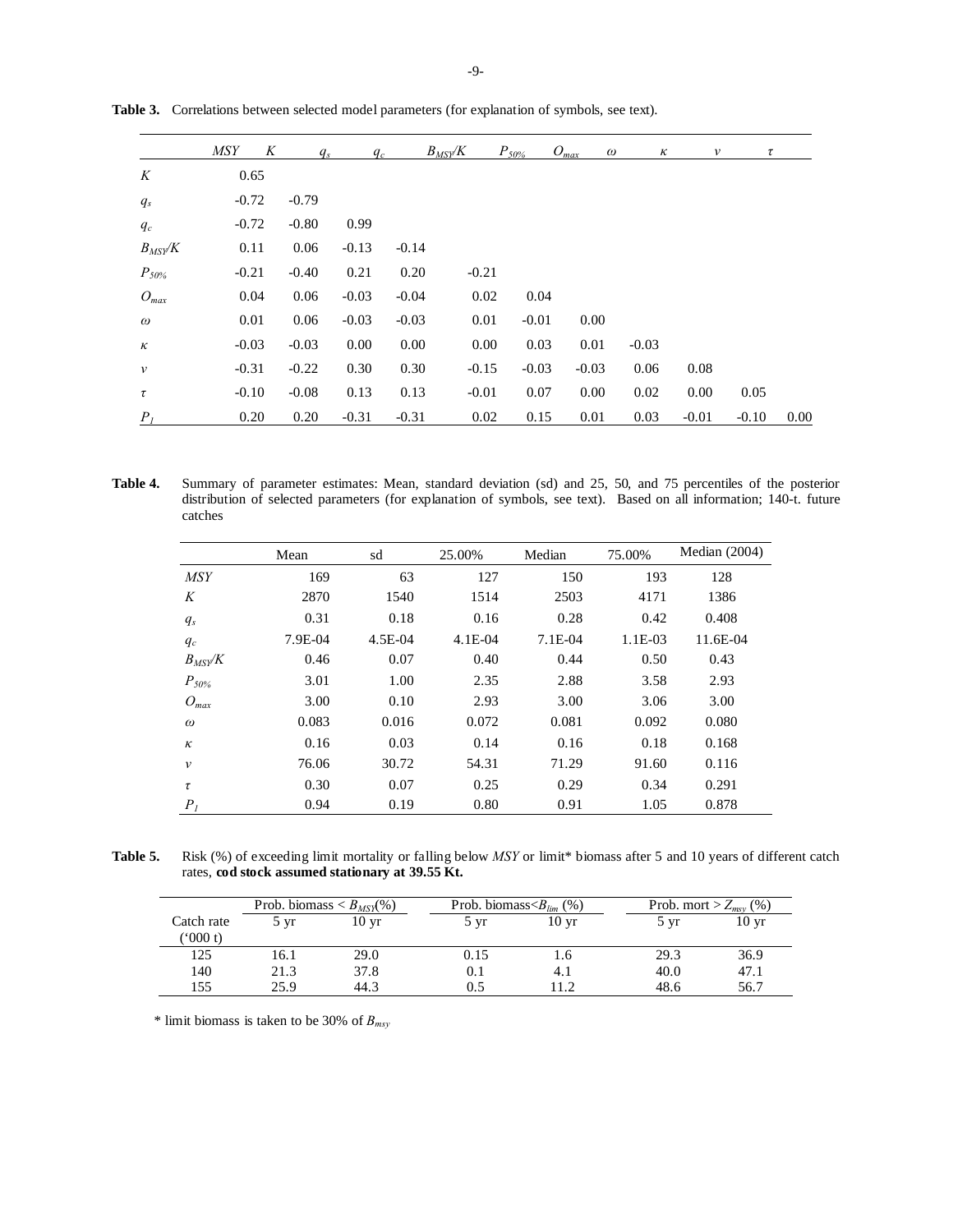

**Fig. 1.** Shrimp in Subareas 0 and 1: data series providing information for the assessment model. Upper panel: Shrimp fishable biomass indices (shrimp  $\geq$ 17 mm CL) based on 1. standardized commercial catch rates (CPUE-index) and 2. research survey data. Middle panel: Catch by the fishery. Lower panel: absolute biomass estimates of cod and a four year series of consumption estimates based on stomach sampling.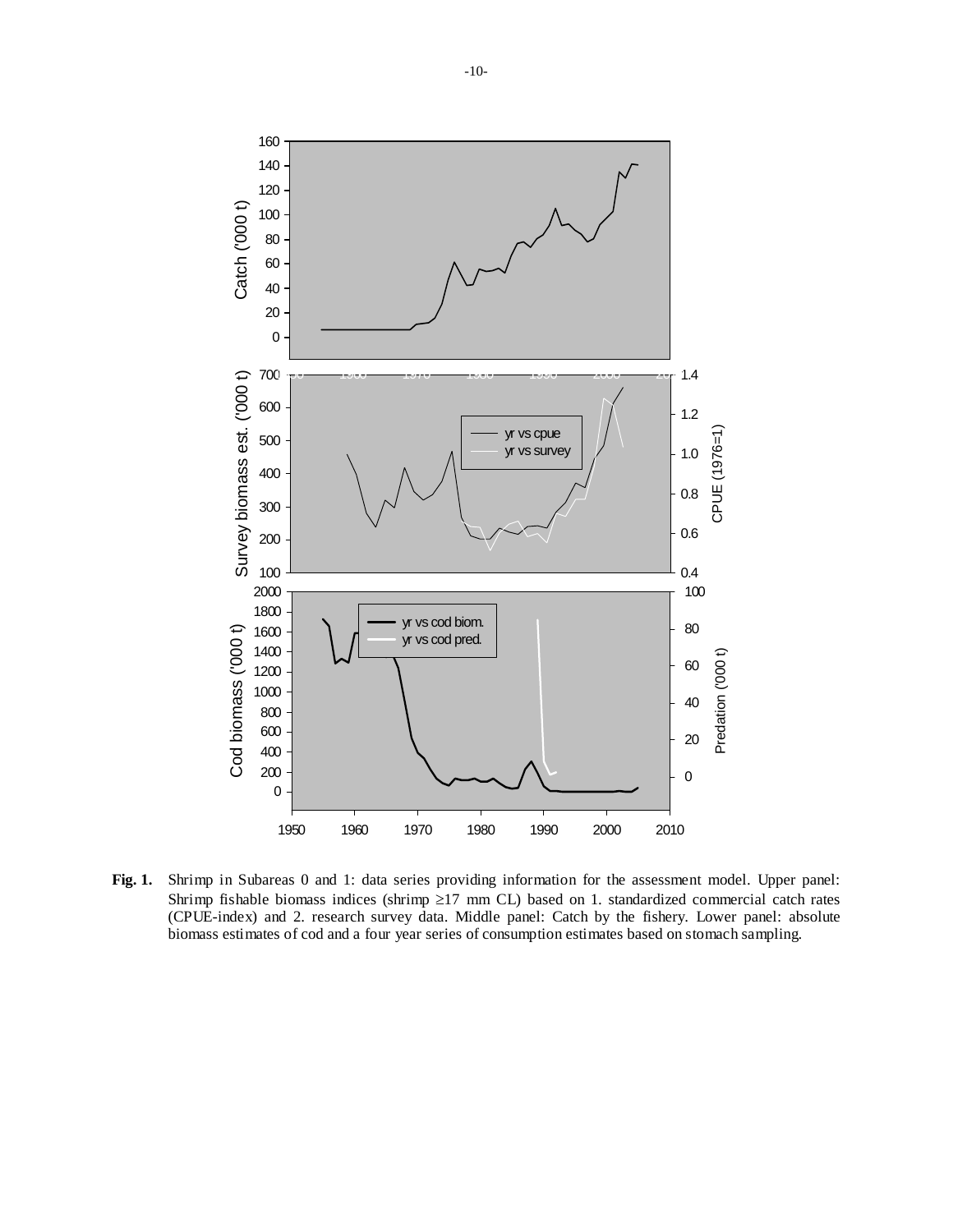

**Fig. 2.** Shrimp in West Greenland: estimated median consumption of shrimp by cod.



**Fig. 3.** Shrimp in West Greenland: median estimates of biomass-ratio (*B*/*BMSY*) and mortality-ratio (*Z*/*ZMSY*) 1976- 2015.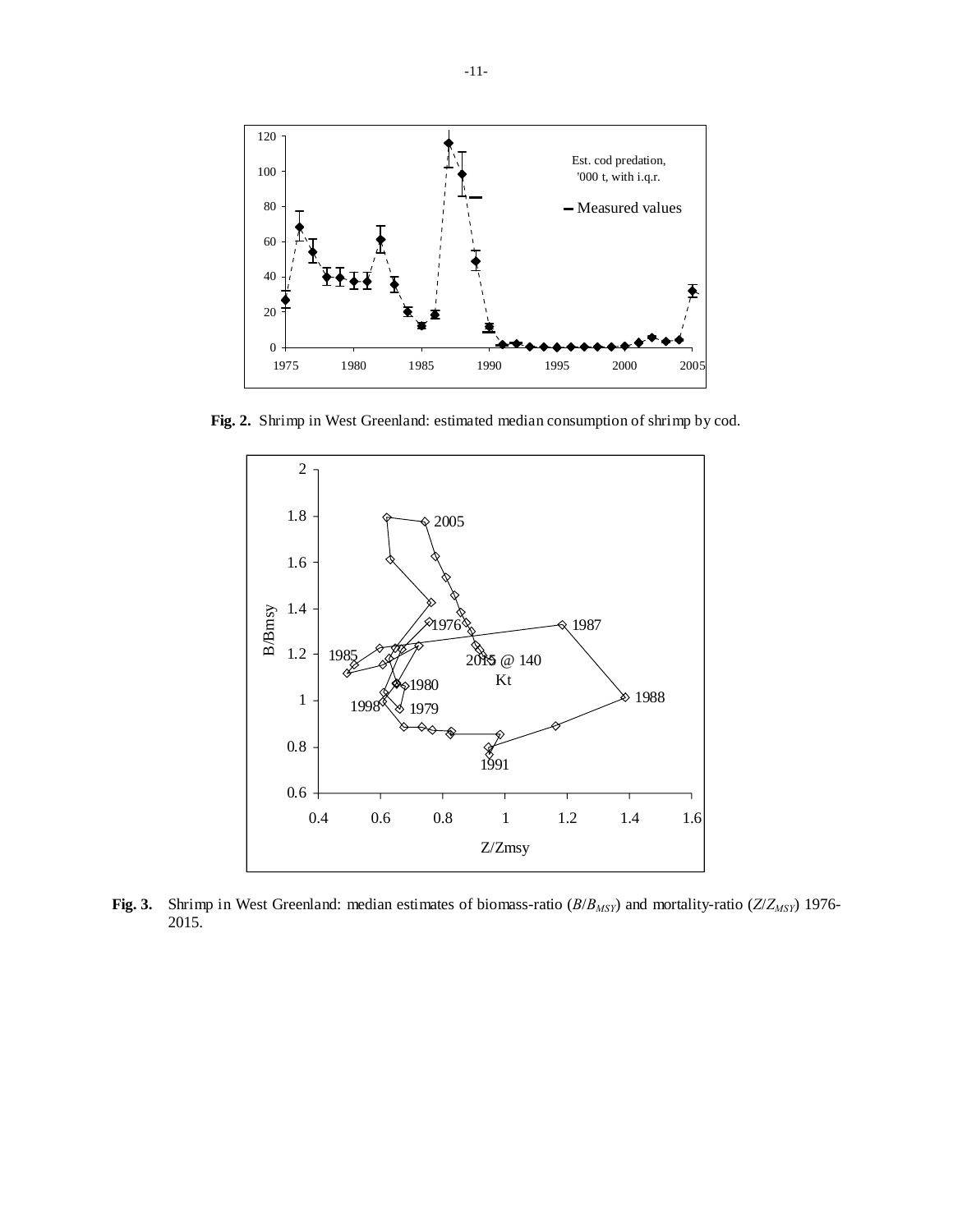

**Fig. 4.** Shrimp in Subareas 0 and 1: annual likelihood that biomass has been below  $B_{MSY}$  and that mortality caused by fishing and cod predation has been above  $Z_{MSY}$  1976-2004.



**Fig. 5.** Increasing risk with time of transgressing *Bmsy* at different catch levels